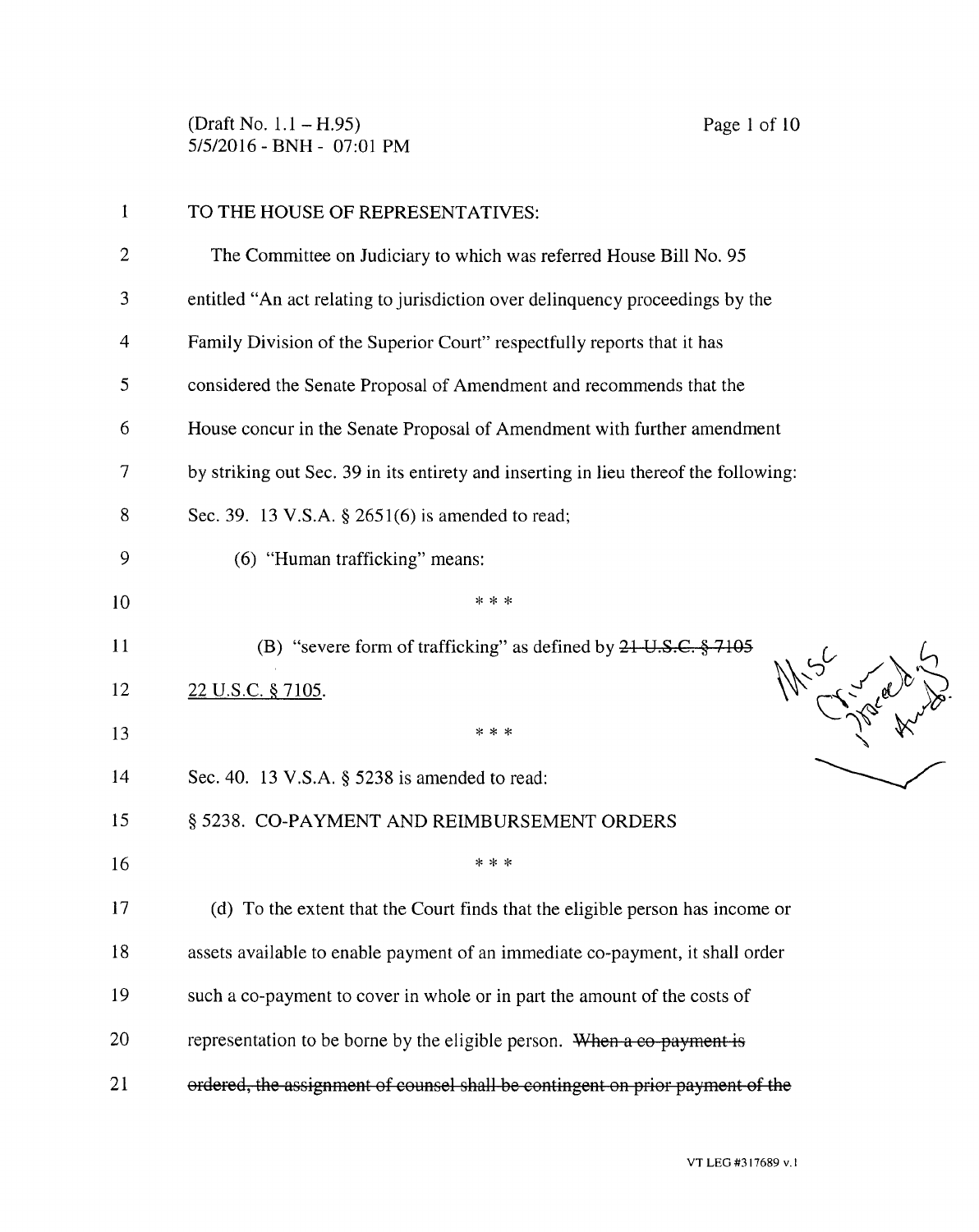## (Draft No. 1.1 — H.95) Page 2 of 10 5/5/2016 - BNH - 07:01 PM

| $\mathbf{1}$ | eo-payment. The co-payment shall be paid to the clerk of the Court. Any           |  |
|--------------|-----------------------------------------------------------------------------------|--|
| 2            | portion of the co-payment not paid to the clerk may be included in a              |  |
| 3            | reimbursement order.                                                              |  |
| 4            | $* * *$                                                                           |  |
| 5            | Sec. 41. 13 V.S.A. § 7606 is amended to read:                                     |  |
| 6            | §7606. EFFECT OF EXPUNGEMENT                                                      |  |
| $\tau$       | (a) Upon entry of an expungement order, the order shall be legally effective      |  |
| 8            | immediately and the person whose record is expunged shall be treated in all       |  |
| 9            | respects as if he or she had never been arrested, convicted, or sentenced for the |  |
| 10           | offense. The Court shall issue the person a certificate stating that such         |  |
| 11           | person's behavior after the conviction has warranted the issuance of the order    |  |
| 12           | and that its effect is to annul the record of arrest, conviction, and sentence.   |  |
| 13           | The Court shall provide notice of the expungement to the respondent, Vermont      |  |
| 14           | Crime Information Center (VCIC), the arresting agency, and any other entity       |  |
| 15           | that may have a record related to the order to expunge. The VCIC shall            |  |
| 16           | provide notice of the expungement to the Federal Bureau of Investigation's        |  |
| 17           | National Crime Information Center.                                                |  |
| 18           | * * *                                                                             |  |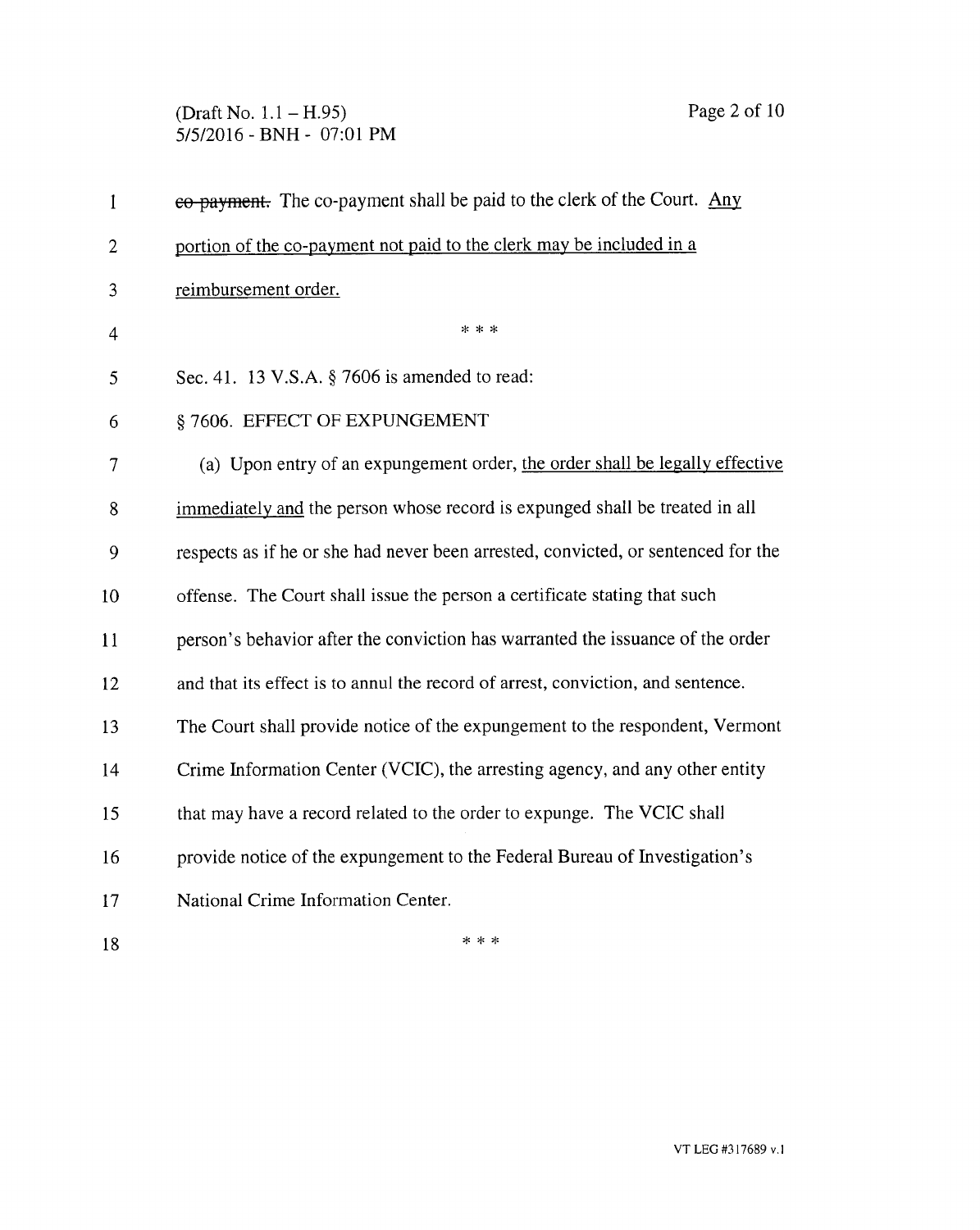(Draft No. 1.1 — H.95) Page 3 of 10 5/5/2016 - BNH - 07:01 PM

| $\mathbf{1}$   | Sec. 42. 13 V.S.A. § 7607 is amended to read:                                     |  |  |
|----------------|-----------------------------------------------------------------------------------|--|--|
| $\overline{2}$ | §7607. EFFECT OF SEALING                                                          |  |  |
| 3              | (a) Upon entry of an order to seal, the order shall be legally effective          |  |  |
| 4              | immediately and the person whose record is sealed shall be treated in all         |  |  |
| 5              | respects as if he or she had never been arrested, convicted, or sentenced for the |  |  |
| 6              | offense. The Court shall issue the person a certificate stating that such         |  |  |
| 7              | person's behavior after the conviction has warranted the issuance of the order    |  |  |
| 8              | and that its effect is to annul the record of arrest, conviction, and sentence.   |  |  |
| 9              | The Court shall provide notice of the sealing to the respondent, Vermont Crime    |  |  |
| 10             | Information Center (VCIC), the arresting agency, and any other entity that may    |  |  |
| 11             | have a record related to the order to seal. The VCIC shall provide notice of the  |  |  |
| 12             | sealing to the Federal Bureau of Investigation's National Crime Information       |  |  |
| 13             | Center.                                                                           |  |  |
| 14             | * * *                                                                             |  |  |
| 15             | Sec. 43. 13 V.S.A. § 5301 is amended to read:                                     |  |  |
| 16             | § 5301. DEFINITIONS                                                               |  |  |
| 17             | As used in this chapter:                                                          |  |  |
| 18             | * * *                                                                             |  |  |
| 19             | (7) For the purpose of this chapter, "listed "Listed crime" means any of          |  |  |
| 20             | the following offenses:                                                           |  |  |
| 21             | * * *                                                                             |  |  |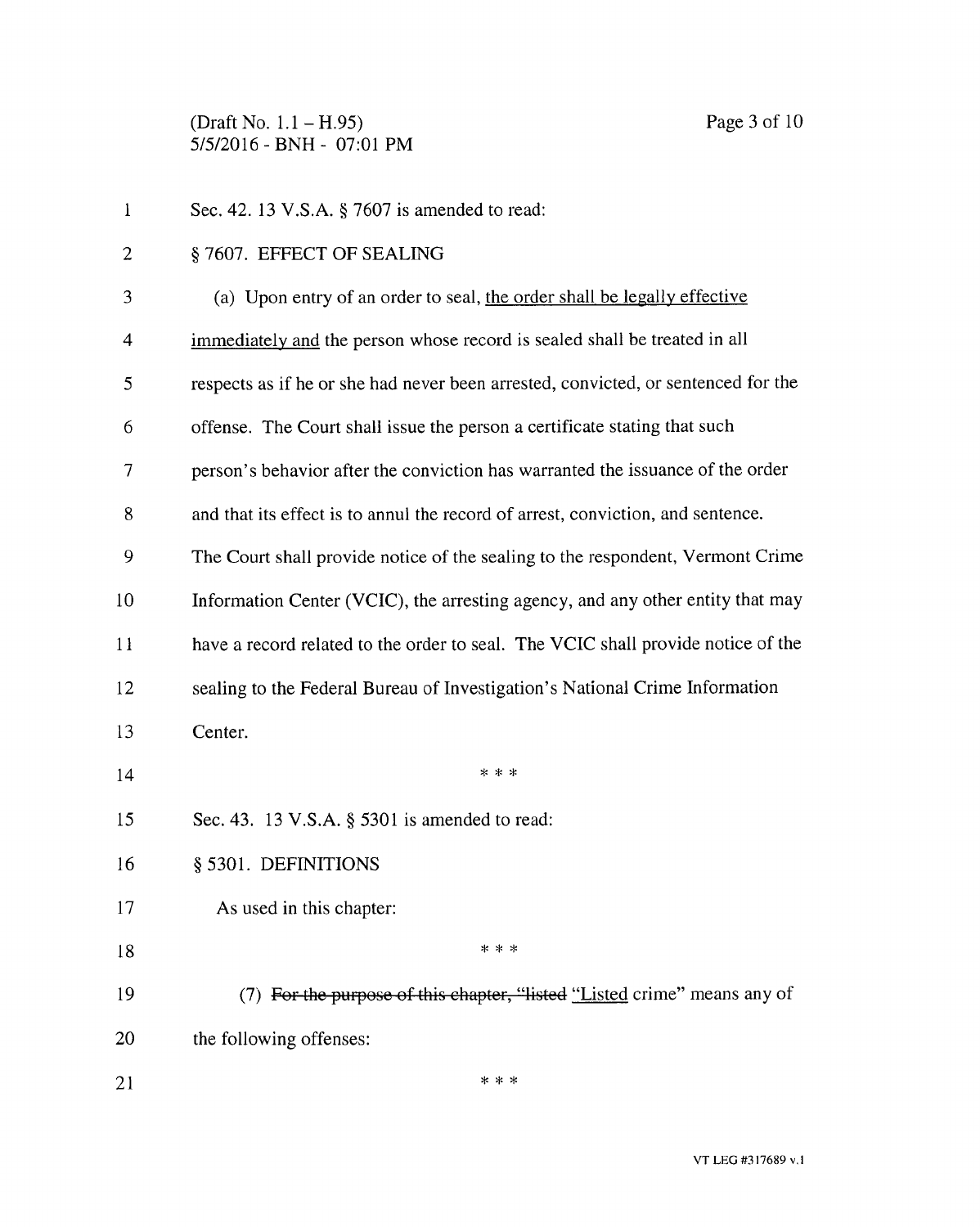## (Draft No. 1.1 — H.95) Page 4 of 10 5/5/2016 - BNH - 07:01 PM

| 1              | (W) operating vehicle under the influence of intoxicating liquor or              |  |  |
|----------------|----------------------------------------------------------------------------------|--|--|
| $\overline{2}$ | other substance with either death or serious bodily injury resulting as defined  |  |  |
| 3              | in 23 V.S.A. § 1210( $e$ )( $f$ ) and $(f)$ ( $g$ );                             |  |  |
| 4              | * * *                                                                            |  |  |
| 5              | Sec. 44. 13 V.S.A. $\S$ 5411a is amended to read:                                |  |  |
| 6              | § 5411a. ELECTRONIC POSTING OF THE SEX OFFENDER REGISTRY                         |  |  |
| 7              | (a) Notwithstanding 20 V.S.A. $\S$ 2056a-2056e, the Department shall             |  |  |
| 8              | electronically post information on the Internet in accordance with subsection    |  |  |
| 9              | (b) of this section regarding the following sex offenders, upon their the        |  |  |
| 10             | offender's release from confinement or, if the offender was not subject to       |  |  |
| 11             | confinement, upon the offender's sentencing:                                     |  |  |
| 12             | * * *                                                                            |  |  |
| 13             | Sec. 45. 13 V.S.A. $\S$ 5572(a) is amended to read:                              |  |  |
| 14             | (a) A person convicted and imprisoned for a crime of which the person was        |  |  |
| 15             | exonerated pursuant to subchapter 1 of this chapter shall have a cause of action |  |  |
| 16             | for damages against the state State.                                             |  |  |
| 17             | Sec. 46. 13 V.S.A. § 5578 is added to read:                                      |  |  |
| 18             | § 5578. APPLICABILITY; RETROACTIVITY                                             |  |  |
| 19             | Notwithstanding 1 V.S.A. § 214(b), this subchapter and any amendments            |  |  |
| 20             | thereto shall apply to any exoneration that occurs on or after July 1, 2007.     |  |  |

 $\sim 10$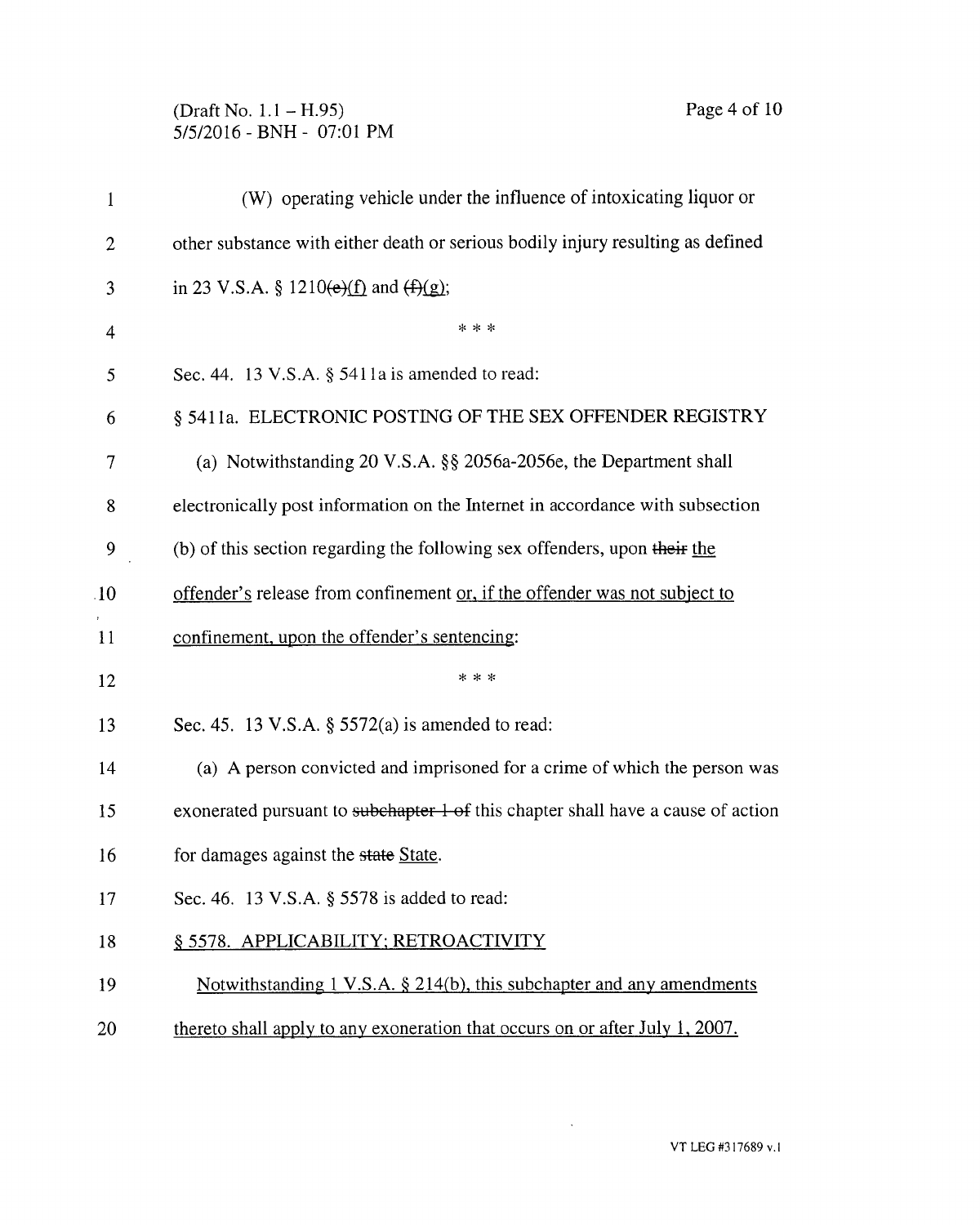(Draft No. 1.1 — H.95) Page 5 of 10 5/5/2016 - BNH - 07:01 PM

| 1              | Sec. 47. JOINT LEGISLATIVE JUSTICE OVERSIGHT COMMITTEE                           |  |  |
|----------------|----------------------------------------------------------------------------------|--|--|
| 2              | During 2016 the Joint Legislative Justice Oversight Committee shall study:       |  |  |
| 3              | (1) how a criminal defendant's credit for time served is determined with         |  |  |
| $\overline{4}$ | respect to time that the defendant was in Department of Corrections custody on   |  |  |
| 5              | nonincarcerative status or conditions of release; and                            |  |  |
| 6              | (2) when the name of an offender who has committed a qualifying                  |  |  |
| 7              | offense is posted on the Internet Sex Offender Registry if the offender was in   |  |  |
| 8              | Department of Corrections custody on nonincarcerative status.                    |  |  |
| 9              | Sec. 48. 13 V.S.A. § 5305 is amended to read:                                    |  |  |
| 10             | § 5305. INFORMATION CONCERNING RELEASE FROM                                      |  |  |
| 11             | Maybe yes<br>CONFINEMENT CUSTODY                                                 |  |  |
| 12             | (a) Victims, other than victims of acts of delinquency, and affected persons     |  |  |
| 13             | shall have the right to request notification by the agency having custody of the |  |  |
| 14             | defendant before the defendant is released, including a release on bail or       |  |  |
| 15             | conditions of release, furlough or other community program, upon termination     |  |  |
| 16             | or discharge from probation, or whenever the defendant escapes, is recaptured,   |  |  |
| 17             | dies, or receives a pardon or commutation of sentence. Notice shall be given     |  |  |
| 18             | to the victim or affected person as expeditiously as possible at the address or  |  |  |
| 19             | telephone number provided to the agency having custody of the defendant by       |  |  |
| 20             | the person requesting notice. Any address or telephone number so provided        |  |  |
| 21             | shall be kept confidential.                                                      |  |  |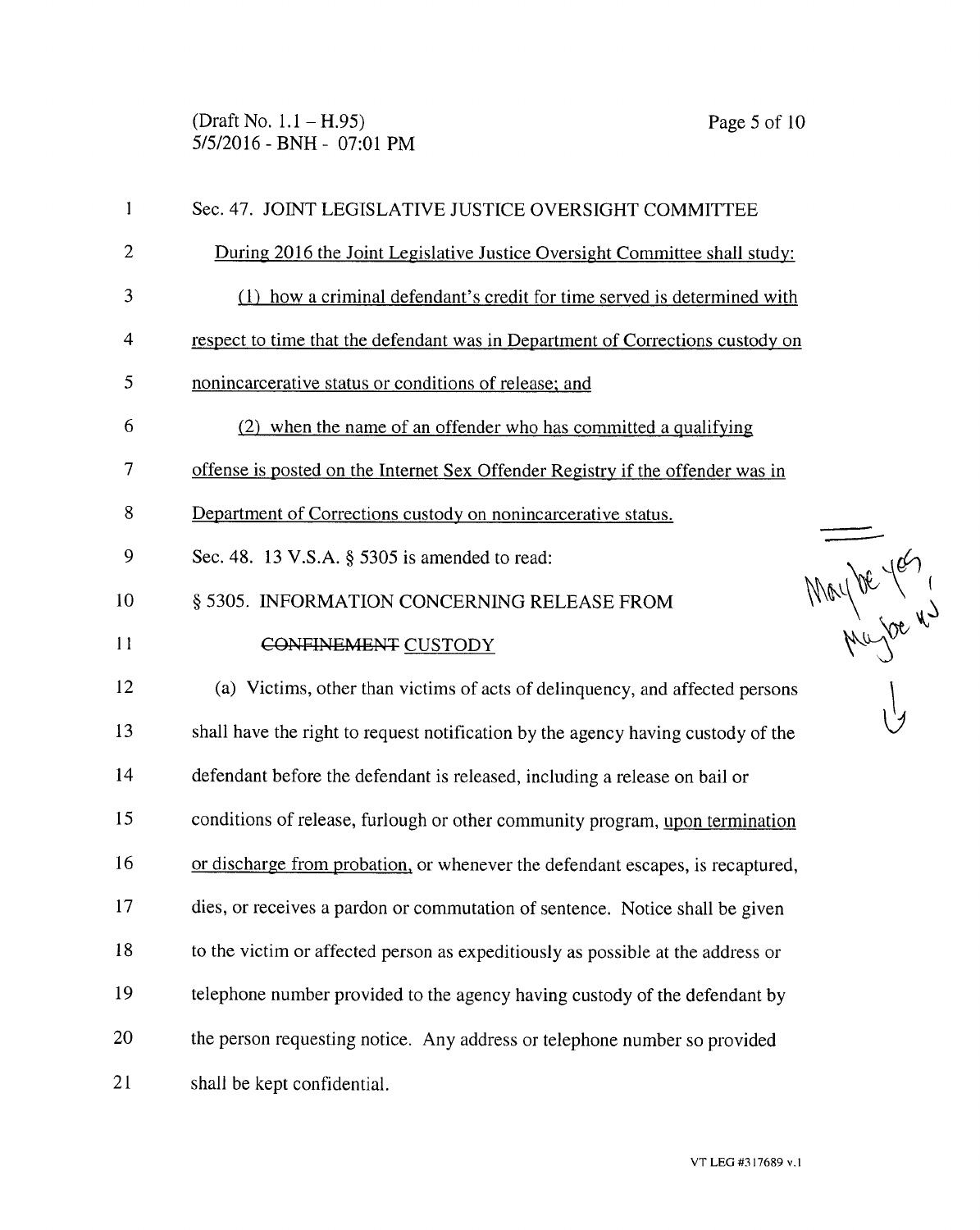| $\mathbf{1}$ | (b) If the defendant is released on conditions at arraignment, the                 |  |  |
|--------------|------------------------------------------------------------------------------------|--|--|
| 2            | prosecutor's office shall inform the victim of a listed crime of the conditions of |  |  |
| 3            | release.                                                                           |  |  |
| 4            | (c) If requested by a victim of a listed crime, the department of corrections      |  |  |
| 5            | Department of Corrections shall:                                                   |  |  |
| 6            | (1) at least 30 days before a parole board hearing concerning the                  |  |  |
| 7            | defendant, inform the victim of the hearing and of the victim's right to testify   |  |  |
| 8            | before the parole board or to submit a written statement for the parole board to   |  |  |
| 9            | consider; and                                                                      |  |  |
| 10           | (2) promptly inform the victim of the decision of the parole board,                |  |  |
| 11           | including providing to the victim any conditions attached to the defendant's       |  |  |
| 12           | release on parole.                                                                 |  |  |
| 13           | Sec. 49. 13 V.S.A. § 5314 is amended to read:                                      |  |  |
| 14           | § 5314. INFORMATION FROM LAW ENFORCEMENT AGENCY                                    |  |  |
| 15           | * * *                                                                              |  |  |
| 16           | (b) Information to victims of listed crimes. As soon as practicable, the law       |  |  |
| 17           | enforcement agency shall use reasonable efforts to give to the victim of a listed  |  |  |
| 18           | crime, as relevant, all of the following:                                          |  |  |
| 19           | (1) Information as to the accused's identity unless inconsistent with law          |  |  |
| 20           | enforcement purposes.                                                              |  |  |
| 21           | (2) Information as to whether the accused has been taken into custody.             |  |  |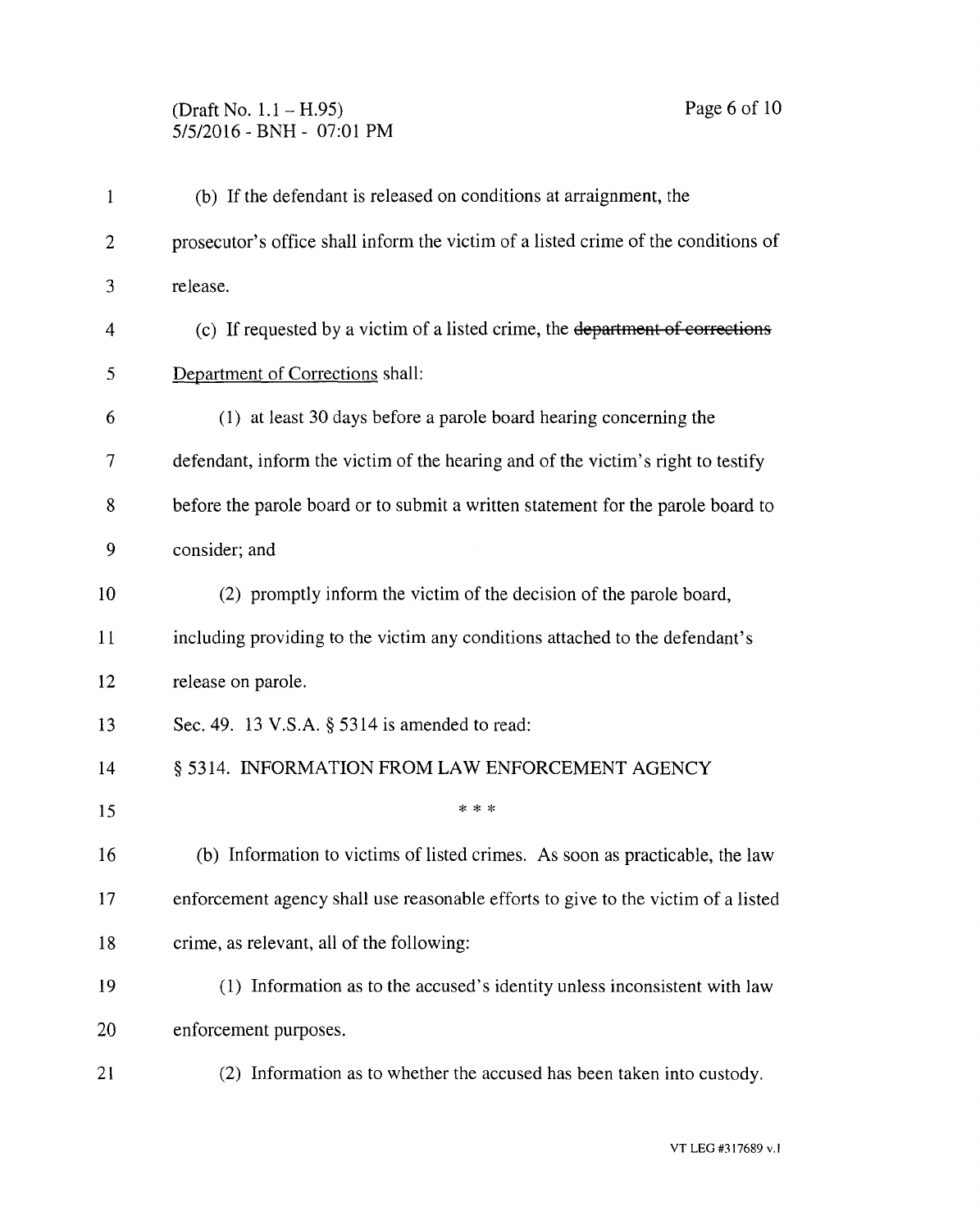## (Draft No. 1.1 — H.95) Page 7 of 10 5/5/2016 - BNH - 07:01 PM

| $\mathbf{1}$   | (3) The file number of the case and the name, office street address, and     |  |  |  |
|----------------|------------------------------------------------------------------------------|--|--|--|
| $\overline{2}$ | telephone number of the law enforcement officer currently assigned to        |  |  |  |
| 3              | investigate the case.                                                        |  |  |  |
| 4              | (4) The prosecutor's name, office street address, and telephone number.      |  |  |  |
| 5              | (5) An explanation that no individual is under an obligation to respond      |  |  |  |
| 6              | to questions which may be asked outside a courtroom or deposition.           |  |  |  |
| 7              | (6) Information concerning any bail or conditions of release imposed on      |  |  |  |
| 8              | the defendant by a judicial officer prior to arraignment or an initial court |  |  |  |
| 9              | appearance.                                                                  |  |  |  |
| 10             | Sec. 50. 13 V.S.A. § 5321 is amended to read:                                |  |  |  |
| 11             | § 5321. APPEARANCE BY VICTIM                                                 |  |  |  |
| 12             | (a) The victim of a crime has the following rights in any sentencing         |  |  |  |
| 13             | proceedings concerning the person convicted of that crime, or in the event a |  |  |  |
| 14             | proposed plea agreement filed with the court recommends a deferred sentence, |  |  |  |
| 15             | at any change of plea hearing concerning the person charged with committing  |  |  |  |
| 16             | that crime:                                                                  |  |  |  |
| 17             | (1) to be given advance notice by the prosecutor's office of the date of     |  |  |  |
| 18             | the proceedings; and                                                         |  |  |  |
| 19             | (2) to appear, personally, to express reasonably his or her views            |  |  |  |
| 20             | concerning the crime, the person convicted, and the need for restitution.    |  |  |  |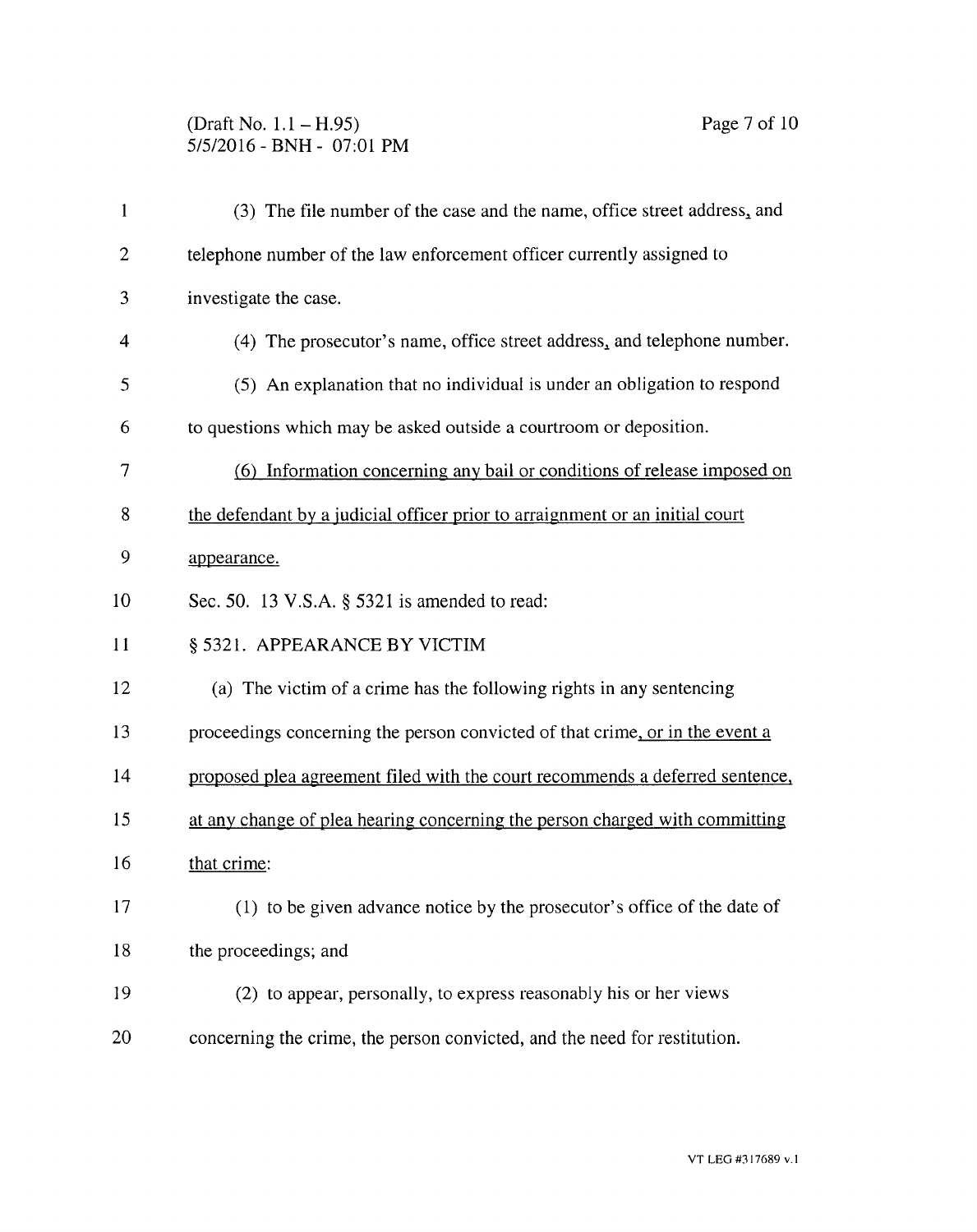## (Draft No. 1.1 – H.95) Page 8 of 10 5/5/2016 - BNH - 07:01 PM

| $\mathbf{1}$   | (b) Sentencing The change of plea hearing or sentencing shall not be              |  |  |  |
|----------------|-----------------------------------------------------------------------------------|--|--|--|
| $\overline{2}$ | delayed or voided by reason of the failure to give the victim the required notice |  |  |  |
| 3              | or the failure of the victim to appear.                                           |  |  |  |
| 4              | (c) In accordance with Court rules, at the sentencing or change of plea           |  |  |  |
| 5              | hearing, the Court shall ask if the victim is present and, if so, whether the     |  |  |  |
| 6              | victim would like to be heard regarding sentencing or the proposed deferral of    |  |  |  |
| 7              | sentencing. In imposing the sentence or considering whether to defer              |  |  |  |
| 8              | sentencing, the Court shall consider any views offered at the hearing by the      |  |  |  |
| 9              | victim. If the victim is not present, the Court shall ask whether the victim has  |  |  |  |
| 10             | expressed, either orally or in writing, views regarding sentencing or the         |  |  |  |
| 11             | proposed deferral of sentencing and shall take those views into consideration in  |  |  |  |
| 12             | imposing the sentence or considering whether to defer sentencing.                 |  |  |  |
| 13             | (d) At or before the sentencing hearing, the prosecutor's office shall            |  |  |  |
| 14             | instruct the victim of a listed crime, in all cases where the Court imposes a     |  |  |  |
| 15             | sentence which includes a period of incarceration, that a sentence of             |  |  |  |
| 16             | incarceration is to the custody of the Commissioner of Corrections and that the   |  |  |  |
| 17             | Commissioner of Corrections has the authority to affect the actual time the       |  |  |  |
| 18             | defendant shall serve in incarceration through good time credit, furlough,        |  |  |  |
| 19             | work-release, and other early release programs. In addition, the prosecutor's     |  |  |  |
| 20             | office shall explain the significance of a minimum and maximum sentence to        |  |  |  |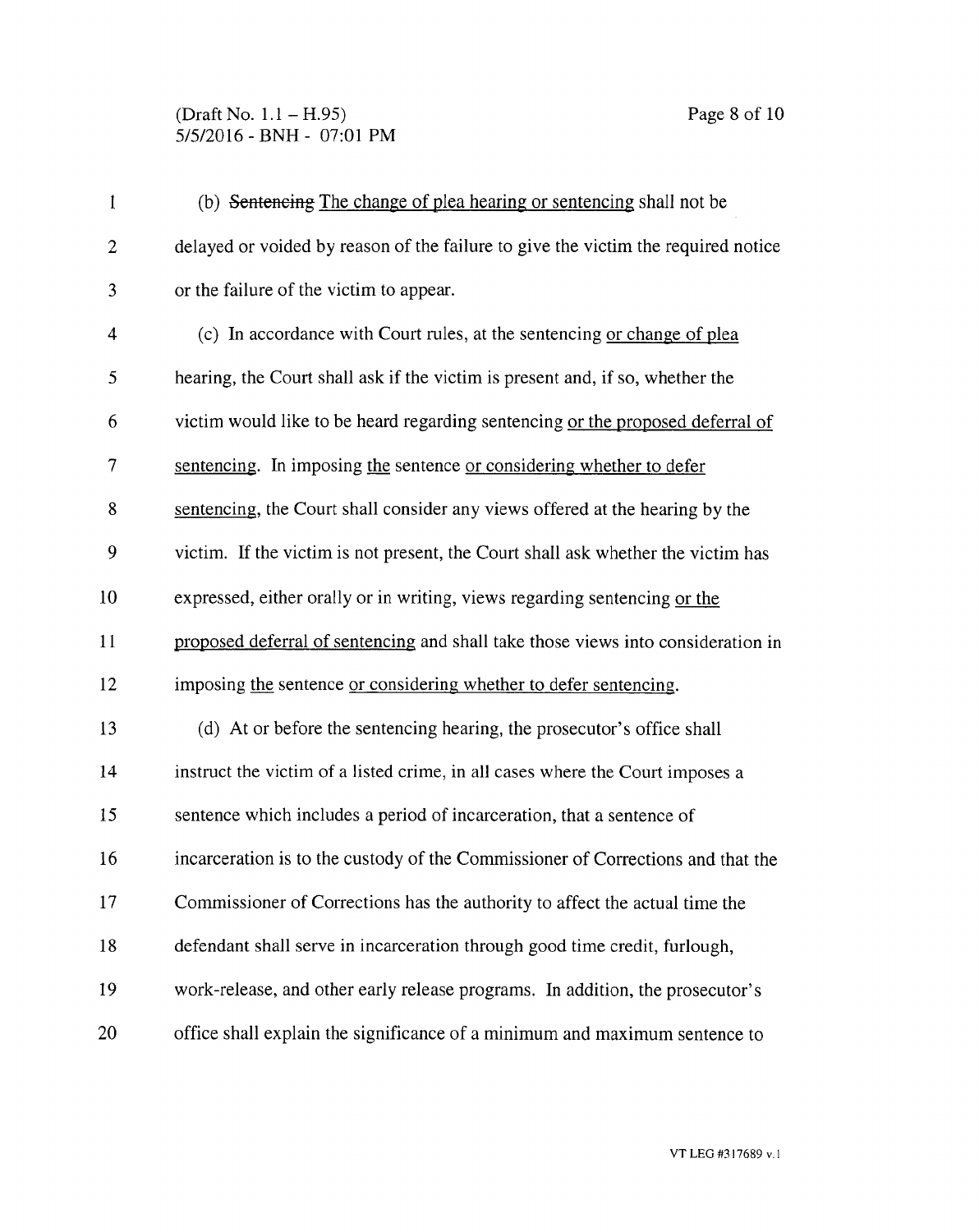| $\mathbf{1}$   | the victim and shall also explain the function of parole and how it may affect  |  |  |
|----------------|---------------------------------------------------------------------------------|--|--|
| $\overline{2}$ | the actual amount of time the defendant may be incarcerated.                    |  |  |
| 3              | (e) At or before a change of plea hearing where the plea agreement filed        |  |  |
| 4              | with the court proposes a deferred sentence, the prosecutor's office shall      |  |  |
| 5              | instruct the victim of a listed crime about the significance of a deferred      |  |  |
| 6              | sentence and the potential consequences of a violation of conditions imposed    |  |  |
| 7              | by the court. In addition, the prosecutor's office shall, prior to the hearing, |  |  |
| 8              | consult with the victim concerning any proposed probation conditions.           |  |  |
| 9              | (f) The prosecutor's office shall use all reasonable efforts to keep the        |  |  |
| 10             | victim informed and consult with the victim throughout the plea agreement       |  |  |
| 11             | negotiation process in any case involving a victim of a listed crime.           |  |  |
| 12             | Sec. 51. EFFECTIVE DATES                                                        |  |  |
| 13             | (a) Secs. 9 (commencement of delinquency proceedings), 10 (transfer from        |  |  |
| 14             | other courts), and 11 (transfer from Family Division of the Superior Court),    |  |  |
| 15             | shall take effect on January 1, 2017.                                           |  |  |
| 16             | (b) Sec. 16 (powers and responsibilities of the Commissioner regarding          |  |  |
| 17             | juvenile services) shall take effect on July 1, 2017.                           |  |  |
| 18             | (c) Secs. 6 (jurisdiction), 7 (commencement of delinquency proceedings),        |  |  |
| 19             | and 8 (transfer from other courts) shall take effect on January 1, 2018.        |  |  |
| 20             | (d) Secs. 1 (commencement of youthful offender proceedings in the Family        |  |  |
| 21             | Division), 2 (motion in Criminal Division of Superior Court), 3 (report from    |  |  |